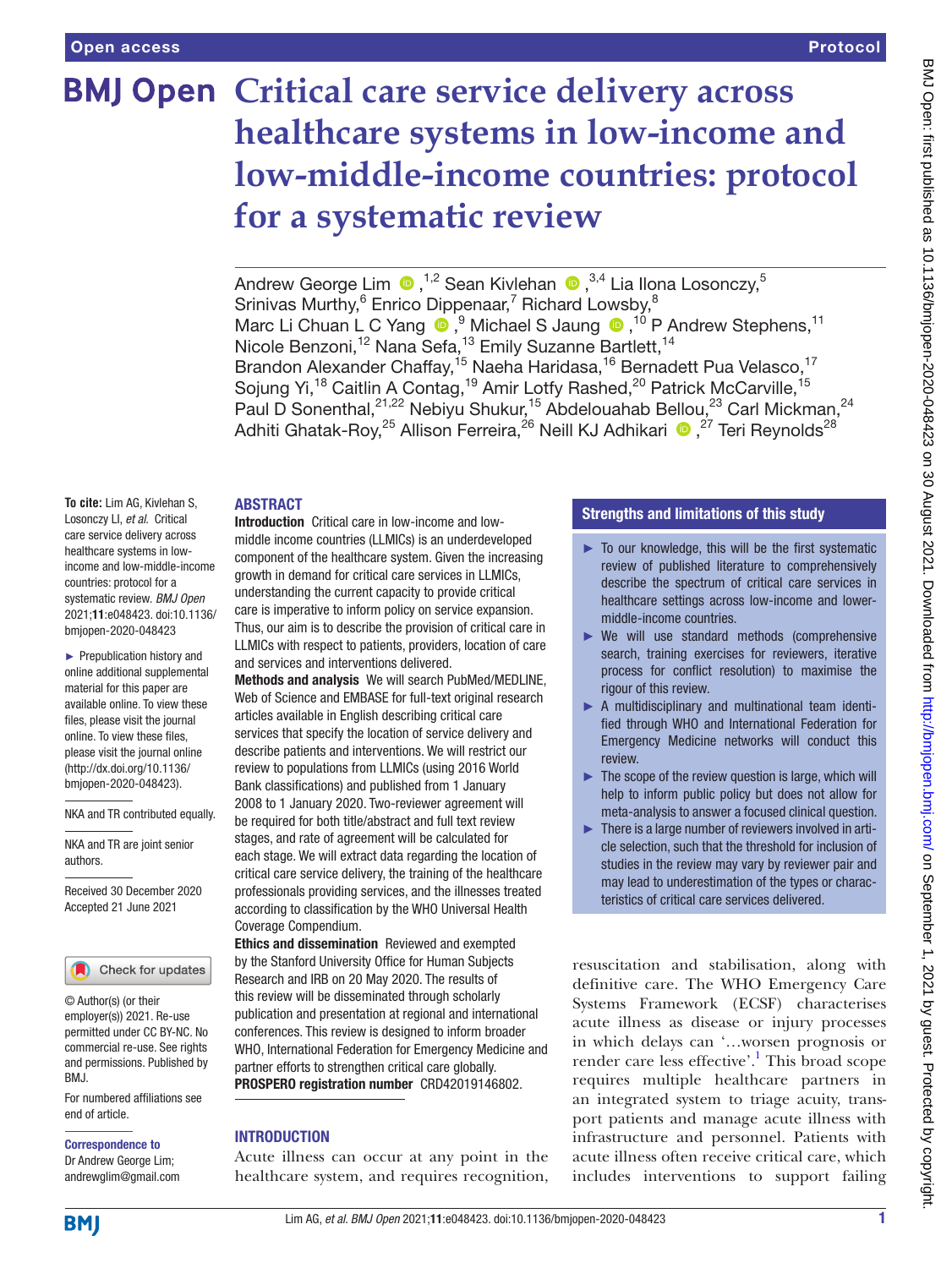organ systems and prevent further deterioration while the underlying disease is treated.<sup>2</sup> Critical care interventions vary in technical complexity and location of delivery. Although mechanical ventilation in an intensive care unit (ICU) is a classic example, supplemental oxygen, intravenous fluids and close monitoring and assessment by nurses and physicians all contribute to the maintenance of basic physiological functions[.3 4](#page-6-2)

## Critical care services in low-resource settings

Critical illness is thought to have a higher incidence and mortality in low-income and low-middle-income countries  $(LLMICs)$ ,<sup>5–7</sup> as shown recently with Global Burden of Disease data for sepsis.<sup>[8](#page-6-4)</sup> The burden is expected to grow because of increasing urbanisation, incidence of non-communicable disease and injury, and population life expectancy. The higher burden of critical illness in LLMICs is not matched by capacity in equipment, infrastructure and healthcare workforce number and education<sup>9–15</sup> leading to excess mortality<sup>16</sup> that is not well documented because of poor epidemiological data and clinical research[.17 18](#page-6-7) Because of the lack of ICU capacity, critically ill patients may be managed in non-traditional environments, including hospital wards, emergency care units or in prehospital settings.

#### **Objectives**

The primary objective of our systematic review is to characterise the range of critical care services and interventions delivered across the healthcare system in LLMICs by reviewing reports published from 1 January 2008 to 1 January 2020. We aim to characterise the health service location in which these services or interventions are delivered, the healthcare professionals involved, and the conditions being treated.

## **METHODS**

#### Eligibility criteria

Studies will be eligible for inclusion if they meet the following criteria:

- 1. Study design: original, peer-reviewed research articles (including cross-sectional, case–control and cohort studies, randomised controlled trials, qualitative methods and mixed-methods studies) and systematic reviews that describe critical care services as defined below. We will exclude case reports and series, study protocols, studies available only as abstracts (eg, conference abstracts, poster presentations, etc), and other unpublished studies. We will only include studies with online full-text availability.
- 2. Setting: LLMICs, as per the 2016 World Bank classification ([table](#page-1-0) 1). We decided to use the 2016 World Bank classification as a reference point, as the earlier classification is likely to capture more accurately the LL-MICs during the time period from which the included studies originate (2008–2020). Within LLMICs, we will include studies that describe the location of delivery

<span id="page-1-0"></span>Table 1 List of World Bank low-income to lower-middleincome countries—July 2016

| Country                     | Region                                 | <b>World Bank class</b> |  |
|-----------------------------|----------------------------------------|-------------------------|--|
| Afghanistan                 | South Asia                             | Low income              |  |
| Armenia                     | Europe and Central Asia                | Lower middle<br>income  |  |
| Bangladesh                  | South Asia                             | Lower middle<br>income  |  |
| Benin                       | Sub-Saharan Africa                     | Low income              |  |
| <b>Bhutan</b>               | South Asia                             | Lower middle<br>income  |  |
| <b>Bolivia</b>              | Latin America and<br>Caribbean         | Lower middle<br>income  |  |
| <b>Burkina Faso</b>         | Sub-Saharan Africa                     | Low income              |  |
| Burundi                     | Sub-Saharan Africa                     | Low income              |  |
| <b>Cabo Verde</b>           | Sub-Saharan Africa                     | Lower middle<br>income  |  |
| Cambodia                    | East Asia and Pacific                  | Lower middle<br>income  |  |
| Cameroon                    | Sub-Saharan Africa                     | Lower middle<br>income  |  |
| Central African<br>Republic | Sub-Saharan Africa                     | Low income              |  |
| Chad                        | Sub-Saharan Africa                     | Low income              |  |
| Comoros                     | Sub-Saharan Africa                     | Low income              |  |
|                             | Congo, Dem. Rep. Sub-Saharan Africa    | Low income              |  |
| Congo, Rep.                 | Sub-Saharan Africa                     | Lower middle<br>income  |  |
| Côte d'Ivoire               | Sub-Saharan Africa                     | Lower middle<br>income  |  |
| Djibouti                    | Middle East and North<br>Africa        | Lower middle<br>income  |  |
| Egypt, Arab Rep.            | <b>Middle East and North</b><br>Africa | Lower middle<br>income  |  |
| El Salvador                 | Latin America and<br>Caribbean         | Lower middle<br>income  |  |
| Eritrea                     | Sub-Saharan Africa                     | Low income              |  |
| Ethiopia                    | Sub-Saharan Africa                     | Low income              |  |
| Gambia, The                 | Sub-Saharan Africa                     | Low income              |  |
| Ghana                       | Sub-Saharan Africa                     | Lower middle<br>income  |  |
| Guatemala                   | Latin America and<br>Caribbean         | Lower middle<br>income  |  |
| Guinea                      | Sub-Saharan Africa                     | Low income              |  |
| Guinea-Bissau               | Sub-Saharan Africa                     | Low income              |  |
| Haiti                       | Latin America and<br>Caribbean         | Low income              |  |
| <b>Honduras</b>             | Latin America and<br>Caribbean         | Lower middle<br>income  |  |
| India                       | South Asia                             | Lower middle<br>income  |  |
| Indonesia                   | <b>East Asia and Pacific</b>           | Lower middle<br>income  |  |
| Kenya                       | Sub-Saharan Africa                     | Lower middle<br>income  |  |
|                             |                                        |                         |  |

**Continued**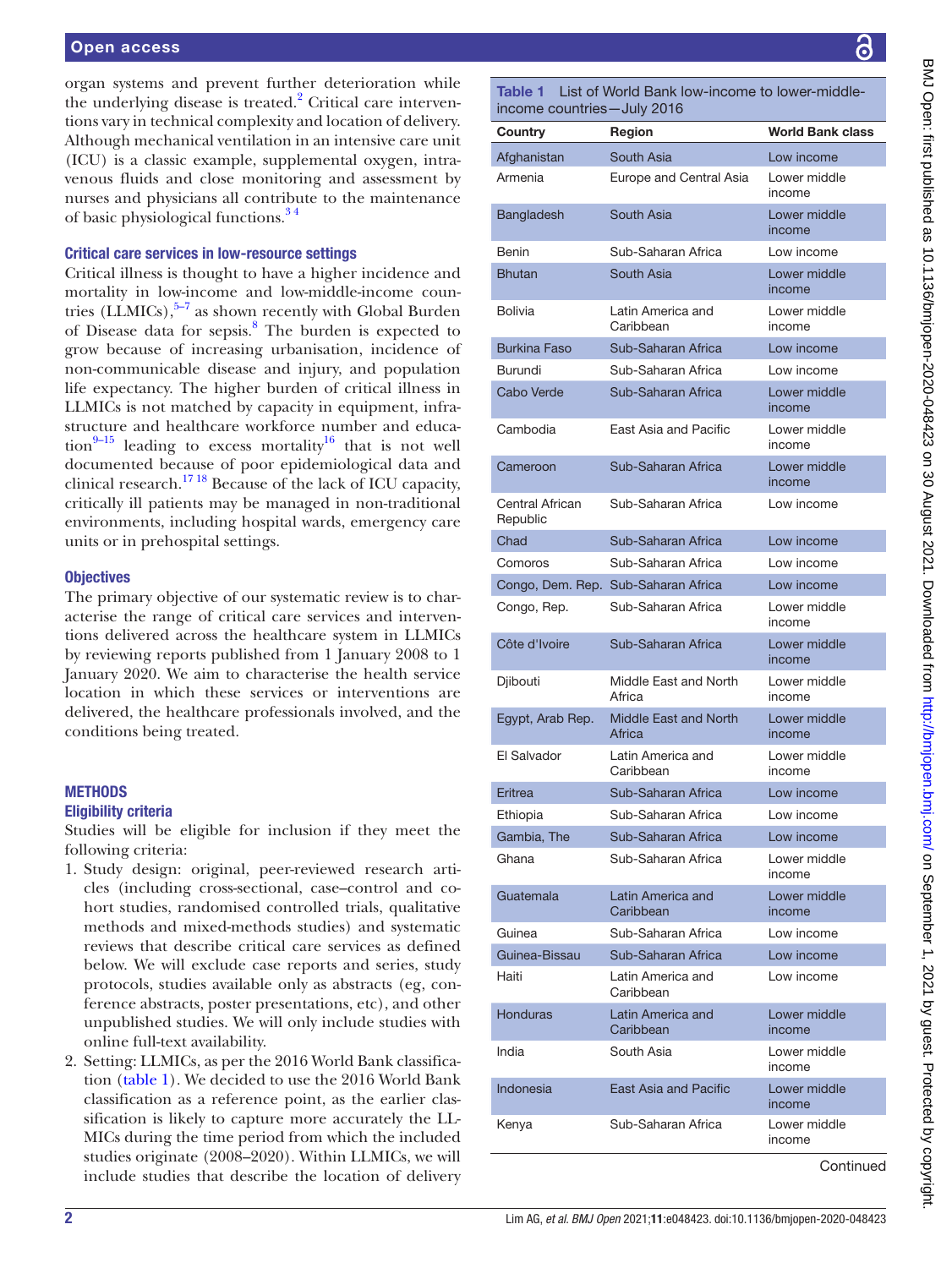| Table 1<br>Continued         |                                 |                         |  |  |
|------------------------------|---------------------------------|-------------------------|--|--|
| Country                      | Region                          | <b>World Bank class</b> |  |  |
| Kiribati                     | East Asia and Pacific           | Lower middle<br>income  |  |  |
| Korea, Dem.<br>People's Rep. | East Asia and Pacific           | Low income              |  |  |
| Kosovo                       | Europe and Central Asia         | Lower middle<br>income  |  |  |
| Kyrgyz Republic              | Europe and Central Asia         | Lower middle<br>income  |  |  |
| Lao PDR                      | <b>East Asia and Pacific</b>    | Lower middle<br>income  |  |  |
| Lesotho                      | Sub-Saharan Africa              | Lower middle<br>income  |  |  |
| Liberia                      | Sub-Saharan Africa              | Low income              |  |  |
| Madagascar                   | Sub-Saharan Africa              | Low income              |  |  |
| <b>Malawi</b>                | Sub-Saharan Africa              | Low income              |  |  |
| Mali                         | Sub-Saharan Africa              | I ow income             |  |  |
| Mauritania                   | Sub-Saharan Africa              | Lower middle<br>income  |  |  |
| Micronesia, Fed.<br>Sts.     | East Asia and Pacific           | Lower middle<br>income  |  |  |
| Moldova                      | <b>Europe and Central Asia</b>  | Lower middle<br>income  |  |  |
| Mongolia                     | East Asia and Pacific           | Lower middle<br>income  |  |  |
| Morocco                      | Middle East and North<br>Africa | Lower middle<br>income  |  |  |
| Mozambique                   | Sub-Saharan Africa              | Low income              |  |  |
| Myanmar                      | <b>East Asia and Pacific</b>    | Lower middle<br>income  |  |  |
| Nepal                        | South Asia                      | Low income              |  |  |
| Nicaragua                    | Latin America and<br>Caribbean  | Lower middle<br>income  |  |  |
| Niger                        | Sub-Saharan Africa              | Low income              |  |  |
| Nigeria                      | Sub-Saharan Africa              | Lower middle<br>income  |  |  |
| Pakistan                     | South Asia                      | Lower middle<br>income  |  |  |
| Papua New<br>Guinea          | <b>East Asia and Pacific</b>    | Lower middle<br>income  |  |  |
| Philippines                  | East Asia and Pacific           | Lower middle<br>income  |  |  |
| Rwanda                       | Sub-Saharan Africa              | Low income              |  |  |
| Samoa                        | East Asia and Pacific           | Lower middle<br>income  |  |  |
| São Tomé and<br>Principe     | Sub-Saharan Africa              | Lower middle<br>income  |  |  |
| Senegal                      | Sub-Saharan Africa              | Low income              |  |  |
| Sierra Leone                 | Sub-Saharan Africa              | Low income              |  |  |
| Solomon Islands              | East Asia and Pacific           | Lower middle<br>income  |  |  |
| Somalia                      | Sub-Saharan Africa              | Low income              |  |  |
| South Sudan                  | Sub-Saharan Africa              | Low income              |  |  |
|                              |                                 | Continued               |  |  |

| Table 1<br>Continued    |                                 |                         |  |  |
|-------------------------|---------------------------------|-------------------------|--|--|
| Country                 | <b>Region</b>                   | <b>World Bank class</b> |  |  |
| Sri Lanka               | South Asia                      | Lower middle<br>income  |  |  |
| Sudan                   | Sub-Saharan Africa              | Lower middle<br>income  |  |  |
| Swaziland               | Sub-Saharan Africa              | Lower middle<br>income  |  |  |
| Syrian Arab<br>Republic | Middle East and North<br>Africa | Lower middle<br>income  |  |  |
| Tajikistan              | <b>Europe and Central Asia</b>  | Lower middle<br>income  |  |  |
| Tanzania                | Sub-Saharan Africa              | Low income              |  |  |
| <b>Timor-Leste</b>      | <b>East Asia and Pacific</b>    | Lower middle<br>income  |  |  |
| Togo                    | Sub-Saharan Africa              | Low income              |  |  |
| Tonga                   | <b>East Asia and Pacific</b>    | Lower middle<br>income  |  |  |
| Tunisia                 | Middle East and North<br>Africa | Lower middle<br>income  |  |  |
| Uganda                  | Sub-Saharan Africa              | Low income              |  |  |
| Ukraine                 | Europe and Central Asia         | Lower middle<br>income  |  |  |
| Uzbekistan              | <b>Europe and Central Asia</b>  | Lower middle<br>income  |  |  |
| Vanuatu                 | East Asia and Pacific           | Lower middle<br>income  |  |  |
| Vietnam                 | <b>Fast Asia and Pacific</b>    | Lower middle<br>income  |  |  |
| West Bank and<br>Gaza   | Middle East and North<br>Africa | Lower middle<br>income  |  |  |
| Yemen, Rep.             | Middle East and North<br>Africa | Lower middle<br>income  |  |  |
| Zambia                  | Sub-Saharan Africa              | Lower middle<br>income  |  |  |
| Zimbabwe                | Sub-Saharan Africa              | Low income              |  |  |

of critical care services delivered by healthcare professionals in any setting. We will exclude studies describing out-of-hospital settings where care is delivered by lay providers, and critical care delivered in operating rooms as part of a surgical procedure (but will include studies on critical care in preoperative or postoperative care environments). Our rationale is that critical care delivered as part of surgical anaesthesia is often linked to the need for anaesthesia itself rather than to any critical illness. We will exclude studies of military health operations by high-income or high-middleincome country armed forces operating in LLMICs whose treatment populations exclusively consist of military personnel.

- 3. Participants: any age group.
- 4. Interventions: critical care services, including medical interventions, diagnostic modalities (including radiology, laboratory testing and microbiology) for the diagnosis or prognostication of critical illness states,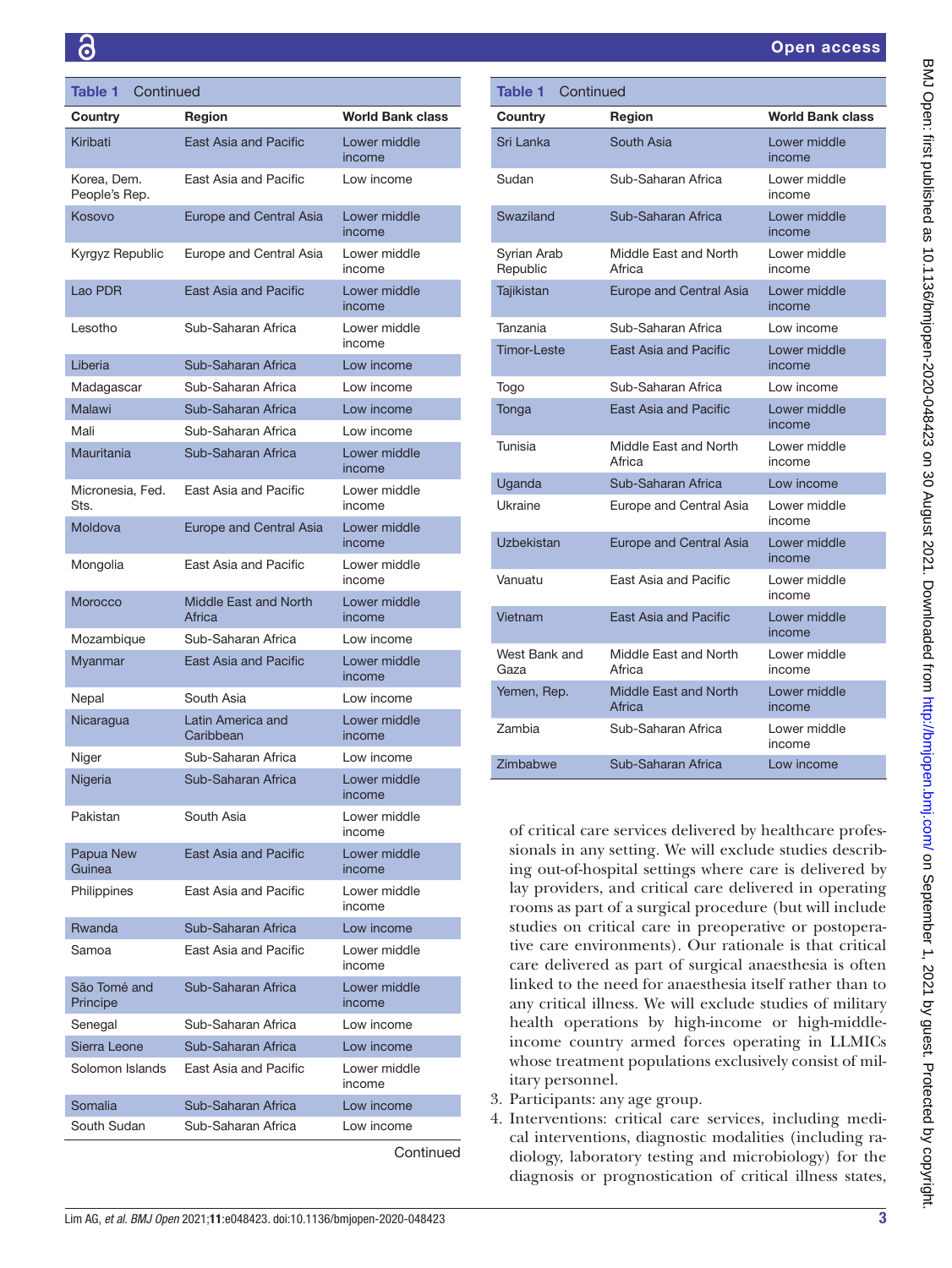pharmaceutical services, and healthcare systems-based processes (including advance care planning; coordination of specialist services, critical care triage or care pathways; crisis, surge, mass casualty and disaster management ([box](#page-3-0) 1)). This list reflects a broad perspective of critical care services and is informed by the WHO  $ECSF<sup>19</sup>$  $ECSF<sup>19</sup>$  $ECSF<sup>19</sup>$ 

We will include studies that describe critical care service utilisation as a study intervention, exposure or outcome, including studies of capacity building or education if they also involve service delivery for patients. We will exclude simulated interventions.

- 5. Timing: studies published from 1 January 2008 to 1 January 2020. This date range encompasses the contemporaneous provision of critical care studied before the onset of the global COVID-19 pandemic.
- 6. Language: studies available in English language through search filters.

### Information sources

Our databases include PubMed/MEDLINE, EMBASE and Web of Science, supplemented by scanning of reference lists of relevant systematic reviews and searches of WHO intranet databases. We will not consider grey literature due to the large scope of the review question and the desire to focus on peer-reviewed studies.

## Search strategies

Literature search strategies were developed by the authors in conjunction with a Stanford University Health Sciences librarian (CDS) with expertise in systematic review searching, with technical support from WHO Library services (TA). We used controlled vocabulary terms and text words related to critical care in LLMICs (see [online](https://dx.doi.org/10.1136/bmjopen-2020-048423) [supplemental appendix 1](https://dx.doi.org/10.1136/bmjopen-2020-048423) for PubMed/MEDLINE search strategy, subsequently adapted to EMBASE and Web of Science). We also searched PROSPERO for ongoing or recently completed systematic reviews. We restricted search results to citations in English pertaining to humans, published from 1 January 2008 to 1 January 2020.

### Study records

Literature search results will be uploaded to Covidence (Covidence, Melbourne, Australia), a web-based online platform that facilitates collaboration among reviewers during systematic review study selection. Full-text articles will be uploaded to Covidence during the full-text review phase.

## Selection process

Reviewers will be unblinded to author and institution details of citations. To maximise consistency in assessing inclusion and exclusion criteria among 21 reviewers, we plan calibration pilot exercises for title and abstract screening and group discussions using Google Groups (Google, Mountain View, California, USA) and online group videoconferencing. This training will emphasise the need for sensitivity in citation selection in the title and abstract phase. Independently and in duplicate, reviewers

## Box 1 Critical care service delivery/interventions list

## <span id="page-3-0"></span>Monitoring/nursing

- ► Frequent monitoring/surveillance and recording of clinical parameters (vital signs, pulse oximetry, capnography, etc).
- ► Acuity-based triage/performance of focused assessment for the critically ill (including shock, altered mental status, respiratory distress, polytrauma, etc).
- ► Critical care nursing services (including implementation of higher than floor/ward-level care or nurse:patient ratio).
- ► Frequent monitoring/surveillance of fetus (fetal heart monitoring, tocometry, etc).

### Interventions for haemodynamic instability/organ dysfunction

- Support of haemodynamic instability and management of acute life threatening organ dysfunction.
- ► Titration of advanced parenteral therapeutics.
- ► Intravenous fluid resuscitation.
- ► Blood products transfusion.
- ► Administration of advanced blood replacement therapies (eg, plasmapheresis).
- ► Massive haemorrhage control (including tourniquet application, haemostatic agents, pelvic binding).
- ► Targeted temperature management and hyperthermia/hypothermia management.
- ► Vasopressor/inotrope administration.
- ► Antiarrhythmic medication administration for the critically ill.
- ► Cardiopulmonary resuscitation, basic only (chest compressions in the absence of invasive procedures).
- ► Advanced cardiac life-support resuscitation (include emergent pacing, defibrillation, cardioversion).
- ► Spinal immobilisation.
- ► Extracorporeal membrane oxygenation/extracorporeal life support.
- ► Advanced trauma resuscitation/Advanced Trauma Life Support/WHO Trauma Care Checklist use.

### Respiratory interventions

- Support of respiratory insufficiency/failure.
- ► Oxygen delivery, simple (face mask, nasal prongs).
- Oxygen delivery, high flow  $(>15$  L/min).
- ► Mechanical ventilation, non-invasive (including continuous positive airway pressure).
- ► Mechanical ventilation, invasive.
- ► Non-invasive airway management (basic airway opening maneuversmanoeuvres, bag mask ventilation, oropharyngeal or nasopharyngeal airway placement, etc).
- ► Advanced invasive airway management, non-surgical (tracheal intubation, laryngeal mask airway placement, bougie, airway exchange catheters, etc).
- ► Advanced surgical airway management (tracheostomy, cricothyrotomy performed outside the operating room/theatre).

### Other invasive procedures

- ► Peripheral venous cannulation for the critically ill.
- ► Advanced vascular access (arterial lines, central venous/pulmonary artery catheters, intraosseous access).
- ► Thoracic invasive procedures for the critically ill (thoracostomy, pleural drain placement, thoracentesis, pericardiocentesis, emergent thoracotomy performed outside of the operating room/theatre).

## Additional targeted therapies

- Early antibiotic administration for the critically ill.
- ► Treatment of severe infections/inflammation/sepsis (steroids and other adjuncts).
- Renal replacement therapy/haemodialysis or peritoneal dialysis.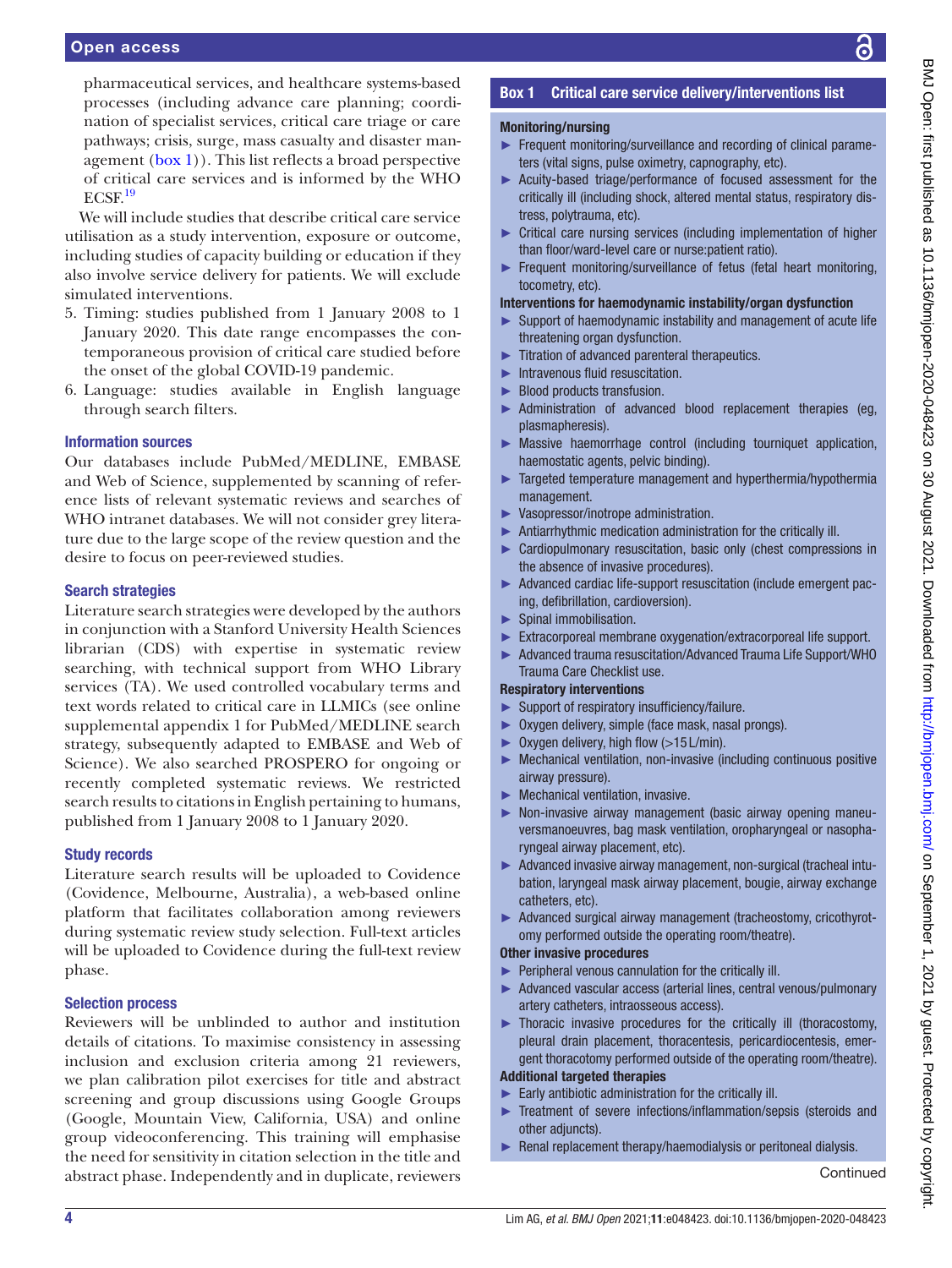## Box 1 Continued

- ► Monitoring and treatment of critical electrolyte/metabolic/acid base derangements.
- ► Nutrition management for the critically ill/injured.
- ► Provision of prophylaxis associated with critical illness (including alimentary, venous thromboembolism).
- ► Advanced burn care for the critically ill.
- ► Emergent poisoning detoxification/antidote.
- ► Acute reperfusion therapy: medical or interventional (cardiac/coronary arteries).
- ► Acute reperfusion therapy: medical or interventional (pulmonary embolism or other acute thromboembolism).

## Neurological interventions

- ► Acute medical stabilisation of critical neurological illness/provision of neuroprotection for the critically ill (eg, seizure management).
- ► Acute surgical stabilisation of critical neurological illness (eg, emergent craniotomy, ventricular drain, intracranial pressure monitor performed outside the operating room/theatre).
- ► Acute management of agitation/delirium.
- ► Acute reperfusion therapy: medical or interventional (neurovascular procedures for cerebrovascular pathology such as stenting, coiling performed outside the operating room/theatre).
- ► Analgesia and sedation (sedative infusions, moderate/conscious sedation, up to general anaesthesia, performed outside the operating room/theatre).

## Obstetrical critical care services

Obstetric critical care management (induction, tocolytic, high-risk labour, emergent/complex delivery, perimortem caesarean section performed outside the operating room/theatre).

## Diagnostic modalities

- ► Utilisation of targeted diagnostic strategy to establish timely aetiology for the critically ill.
- ► Basic radiography.
- $\blacktriangleright$  CT.
- ► MRI.
- ► Critical care ultrasound, including point-of-care transthoracic/transoesophageal echocardiography.
- ► Laboratory and other rapid results reporting including pointof-care diagnostics (arterial blood gas, glucometry, chemistry, haematology).
- ► Microbiology and other infectious rapid results reporting.

## Multi-system processes related to critical care service delivery

- ► Prognosis-based advance care planning (critical care level hospice/ palliative, goals of care discussions, plan for de- escalation of care and transition to post-critical care needs appropriate to context).
- ► Coordination of specialist services for multisystem illness (managing communication between, and coordination of, various healthcare personnel caring for patient detailing diagnosis, treatment given and disposition).
- ► Critical care triage/care pathways systems/clinical illness severity and/or risk stratification.
- ► Critical care level crisis management (surge response, disaster management, multiple casualty incident).
- ► Health information systems, medical records.

## Other critical care services

- ► Critical care pharmacy services.
- ► Critical care education and capacity building (must have clinical service delivery component).
- Other critical care intervention/service delivery

will screen titles and abstracts for potentially relevant studies using Covidence. Because of the anticipated very large number of potentially relevant citations, the agreement of two members of the review team will be required for citation selection at the title and abstract phase; disagreements will be adjudicated by a third reviewer.

Full-text versions of citations included at the title and abstract screening phase will be retrieved and reviewed by the same team of reviewers. If full text is not retrievable by at least two reviewers, including efforts to contact the study authors directly, the study will be excluded as unavailable. If retrieved citations are found to be abstract-only, they will be excluded, but we will search for any subsequent peer-reviewed journal publications not already captured by our search. The agreement of two reviewers will be required for inclusion of the full-text study in the systematic review, with conflicts resolved by a third reviewer experienced with this review process. Reasons for full-text exclusion will be recorded [\(table](#page-5-0) 2).

## Data extraction

Individual reviewers will extract data from selected articles using Excel (Microsoft, Redmond, Washington, USA). The data sheet underwent multiple iterations, informed by pilot testing on selected articles and group discussion. A review group member will review each cluster of data entry for consistency of data extraction.

We will extract data on the study design, LLMIC country or countries involved, article identifiers, location(s) within the healthcare system that critical care service(s) were delivered, healthcare provider(s) providing the service(s), the critical care service(s) provided, critical illnesses addressed, sample size, and the age range of the study population. Given the clinical heterogeneity of patient populations and interventions, we will not extract data on patient outcomes or the number of critical care beds in a given study facility.

Critical care services will be identified using international professional society definitions and the scope of critical care functions in the WHO ECSF. Services will be subsequently classified based on the categories in the WHO Universal Health Coverage (UHC) Compendium.<sup>20</sup> We will use the top level architecture of the compendium to categorise services broadly into foundations of care, reproductive and sexual health, nutrition, end-of-life and palliative care issues, violence and injury, non-communicable diseases (including diseases of the cardiovascular, respiratory, neurologic, endocrine/metabolic, immunological, digestive, haematological, genitourinary and other systems) and communicable diseases.

## Limitations

A potential overall source of bias in this review is the large number of reviewers involved in article selection, such that the threshold for inclusion of studies in the review may vary by reviewer pair and may lead to an underestimation of the locations or types of critical care services delivered. We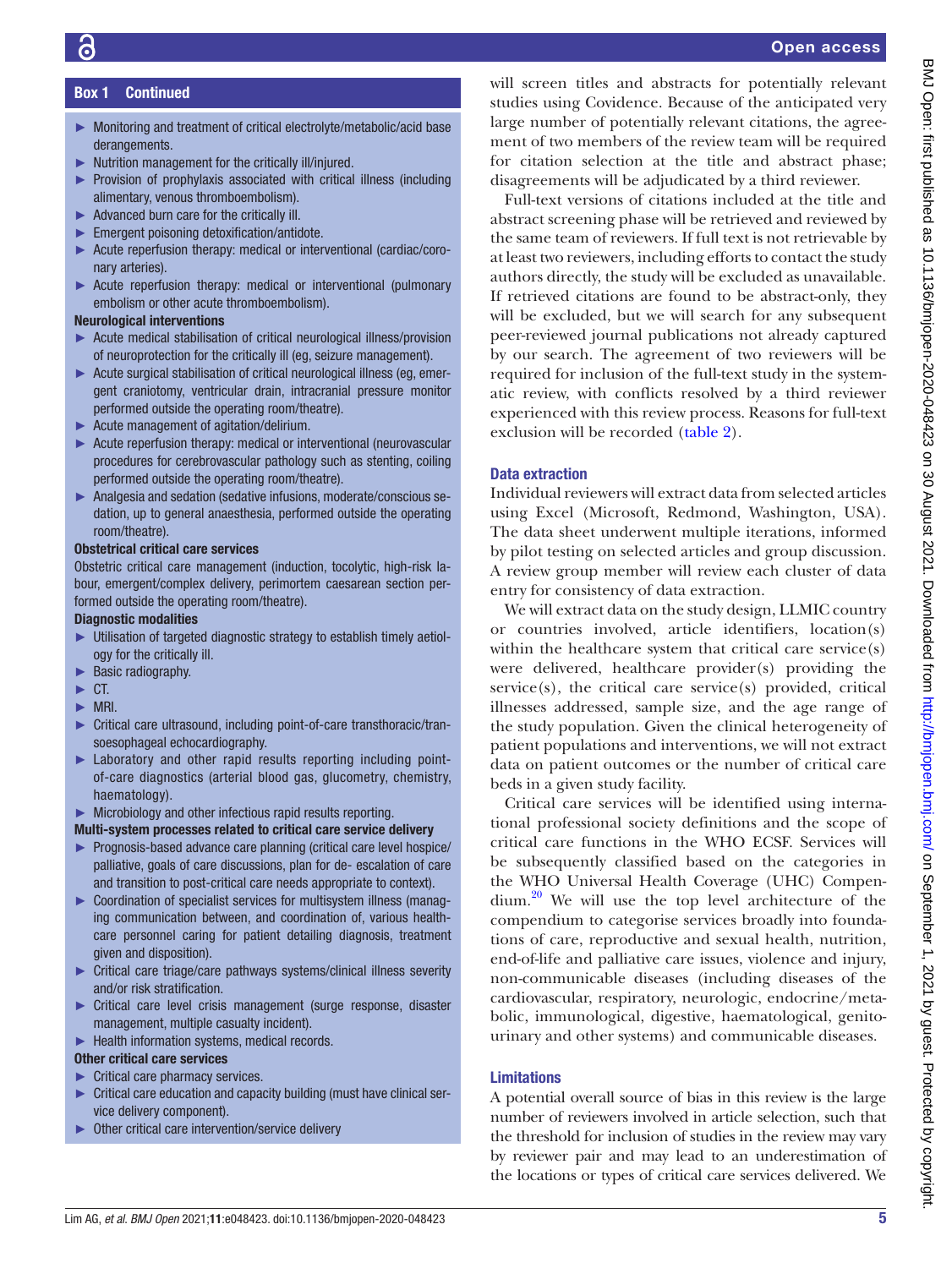<span id="page-5-0"></span>

|                                                                                                                                  | <b>Table 2</b> Hierarchy of exclusion for full text                                                                        |                                 |  |  |
|----------------------------------------------------------------------------------------------------------------------------------|----------------------------------------------------------------------------------------------------------------------------|---------------------------------|--|--|
| 1                                                                                                                                | Not published from 1 January 2008 to 1 January 2020                                                                        |                                 |  |  |
| $\overline{2}$                                                                                                                   | Is not a study on living humans, or is not related to health aspects of living humans (exclude animal or forensic studies) |                                 |  |  |
| 3                                                                                                                                | Does not address low-income or low-middle-income country (per World Bank Class 2016)                                       |                                 |  |  |
| $\overline{4}$                                                                                                                   | Does not address critical care service/interventions (per box 1)                                                           |                                 |  |  |
| 5                                                                                                                                | Not original research, systematic review or brief report                                                                   |                                 |  |  |
| 6                                                                                                                                | Does not describe where in healthcare setting critical care service/intervention is delivered                              |                                 |  |  |
| 7                                                                                                                                | Addresses exclusively perioperative care that occurs in the operating room/theatre                                         |                                 |  |  |
| 8                                                                                                                                | Does not address care by healthcare professionals                                                                          |                                 |  |  |
| 9                                                                                                                                | Addresses care performed exclusively by or for high-income country/high-middle-income country military personnel           |                                 |  |  |
| 10                                                                                                                               | Abstract-only, full text non-existent (for conference, poster/presentation, etc)                                           |                                 |  |  |
| 11                                                                                                                               | Full text not available in English                                                                                         |                                 |  |  |
| 12                                                                                                                               | Full text not available online                                                                                             |                                 |  |  |
|                                                                                                                                  |                                                                                                                            |                                 |  |  |
|                                                                                                                                  |                                                                                                                            |                                 |  |  |
| have attempted to mitigate this bias by extensive training of<br>clusters, disease groups, locations or healthcare professionals |                                                                                                                            |                                 |  |  |
| reviewers as described above.<br>involved.                                                                                       |                                                                                                                            |                                 |  |  |
|                                                                                                                                  | Our study does not include publications on critical care<br>delivery during the COVID-19 pandemic, and characteristics     |                                 |  |  |
|                                                                                                                                  |                                                                                                                            | <b>Ethics and dissemination</b> |  |  |

Our study does not include delivery during the COVID-19 pandemic, and characteristics of care delivery may have changed over that time.

## Risk of bias

Given the broad scope of the review, anticipated heterogeneous studies (regarding design, population. methods and outcomes), and lack of planned meta-analyses to calculate summary effects of associations between exposures and outcomes, we will not assess the risk of bias (ROB) of individual studies. ROB of included studies is crucial to assess when conducting a systematic review of therapeutic outcomes, diagnosis, natural history, prognosis or clinical prediction. However, for this study, we aim to describe the location of critical care delivery and the specific services and interventions delivered. Although a complete sample of published literature within our time frame of interest is crucial, we believe that assessing the ROB of each included study is not relevant to our intended review objectives.

## Data analysis

We will calculate summary descriptive statistics, using counts and proportions for categorical data and means (SD) or median (Q1, Q3) for continuous data. We will describe the number of publications by year, types of services delivered, healthcare provider type, location of service delivery, study population age group and critical illness category (based on the WHO UHC Compendium), stratified by World Bank income class and WHO region. Due to the descriptive nature of the study question and expected heterogeneity of patients and interventions, no meta-analyses of effects on patient outcomes are planned. We anticipate that narrative synthesis may be required to summarise our study results. We will conduct a sensitivity analysis to separately consider studies that report only on adults and studies only on children.

Subsequent ancillary reviews based on this dataset of studies may investigate specific age group populations, continents/regions, World Bank classes, critical care intervention

The study protocol was reviewed and exempted by the Stanford University Office for Human Subjects Research and Institutional Review Board (IRB) on 20 May 2020. The results of this review will be disseminated through scholarly publication and presentation at regional and international conferences. This review is designed to inform broader WHO, International Federation for Emergency Medicine and partner efforts to strengthen critical care globally.

We anticipate that the results of this comprehensive review will describe the current scope of critical care services, providers and location of service delivery in LLMICs, and will provide a database of pertinent literature for future studies. The results of the review will be instrumental for planners and policy makers in developing critical care service infrastructure, funding priorities and capacity-building interventions, and will highlight gaps in current knowledge of critical care service delivery in LLMICs.

## Author affiliations

<sup>1</sup>Section of Critical Care Medicine, Virginia Mason Medical Center, Seattle, Washington, USA

<sup>2</sup>Division of Critical Care Medicine, Stanford University, Stanford, California, USA 3 Department of Emergency Medicine, Brigham and Women's Hospital, Boston, Massachusetts, USA

4 Department of Emergency Medicine, Harvard University, Cambridge, Massachusetts, USA

5 Department of Emergency Medicine, Department of Anaesthesia & Critical Care Medicine, The George Washington University Medical Center, Washington, District of Columbia, USA

6 Department of Paediatrics, University of British Columbia, Vancouver, British Columbia, Canada

<sup>7</sup> Emergency Medicine Research Group, Anglia Ruskin University, Chelmsford, UK 8 Department of Critical Care Medicine, Department of Emergency Medicine, Mid Cheshire Hospitals NHS Foundation Trust, Cheshire, UK

<sup>9</sup> Accident and Emergency Medicine, The Chinese University of Hong Kong Faculty of Medicine, Hong Kong, Hong Kong

<sup>10</sup>Department of Emergency Medicine, Baylor College of Medicine, Houston, Texas, USA

<sup>11</sup>Department of Emergency Medicine, Intensive Care & Resuscitation, Cleveland Clinic Foundation, Cleveland, Ohio, USA